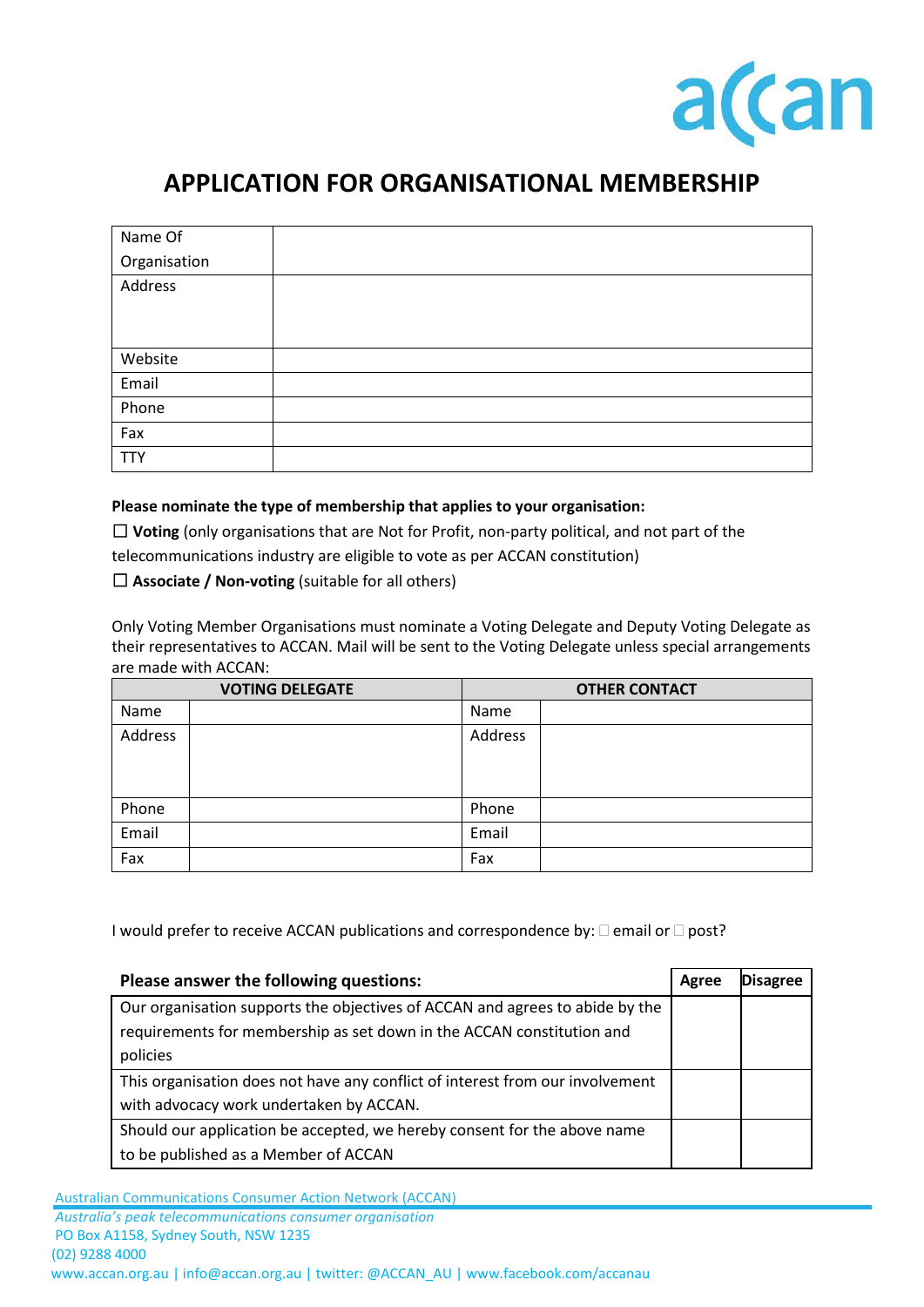Please quote either a statement of your organisational aims and objectives or the web address of constitution

\_\_\_\_\_\_\_\_\_\_\_\_\_\_\_\_\_\_\_\_\_\_\_\_\_\_\_\_\_\_\_\_\_\_\_\_\_\_\_\_\_\_\_\_\_\_\_\_\_\_\_\_\_\_\_\_\_\_\_\_\_\_\_\_\_\_\_\_\_\_\_\_\_\_\_\_\_\_\_\_\_\_ \_\_\_\_\_\_\_\_\_\_\_\_\_\_\_\_\_\_\_\_\_\_\_\_\_\_\_\_\_\_\_\_\_\_\_\_\_\_\_\_\_\_\_\_\_\_\_\_\_\_\_\_\_\_\_\_\_\_\_\_\_\_\_\_\_\_\_\_\_\_\_\_\_\_\_\_\_\_\_\_\_\_

To assist in delivering membership services to you, please provide a statement noting your areas of interests in communications and ACCAN.

\_\_\_\_\_\_\_\_\_\_\_\_\_\_\_\_\_\_\_\_\_\_\_\_\_\_\_\_\_\_\_\_\_\_\_\_\_\_\_\_\_\_\_\_\_\_\_\_\_\_\_\_\_\_\_\_\_\_\_\_\_\_\_\_\_\_\_\_\_\_\_\_\_\_\_\_\_\_\_\_\_\_ \_\_\_\_\_\_\_\_\_\_\_\_\_\_\_\_\_\_\_\_\_\_\_\_\_\_\_\_\_\_\_\_\_\_\_\_\_\_\_\_\_\_\_\_\_\_\_\_\_\_\_\_\_\_\_\_\_\_\_\_\_\_\_\_\_\_\_\_\_\_\_\_\_\_\_\_\_\_\_\_\_\_

As Director / CEO / other authorised person, I certify that the above information is correct. I understand that this application is subject to approval by the ACCAN Board:

|                                                              | Date |  |
|--------------------------------------------------------------|------|--|
| Organisational Membership Fees: Please select one.           |      |  |
| $\Box$ Annual income under \$25,000: \$27.50 (including GST) |      |  |
| □ Annual income between \$25,000 - \$50,000: \$44            |      |  |
| □ Annual income between \$50,001 - \$200,000: \$88           |      |  |
| $\Box$ Annual income between \$200,001 - \$1,000,000: \$154  |      |  |

- ☐ Annual income between \$1,000,001 \$2,000,000: \$220
- □ Annual income over \$2,000,001: \$275

*Your invoice will be issued when your application is approved by the ACCAN Board.*

## ACCAN OBJECTIVES:

- 1. to be a peak body in Australia representing the interests of consumers in relation to communications and telecommunications issues;
- 2. to promote the telecommunications consumer objectives of accessibility, affordability and availability to all consumers;
- 3. to promote the development of Australian information and communications technology resources;
- 4. to develop a strong, coordinated voice for consumers and to represent and advocate on behalf of consumers to Government, regulators and the telecommunications industry;
- 5. to undertake research, policy development and education on consumer telecommunications issues;
- 6. to facilitate access to and dissemination of information to consumers, consumer representatives and consumer organisations;
- 7. to advocate on behalf of consumers on telecommunications laws affecting consumers, law reform, policy development and in relation to industry practices;
- 8. to participate in regulatory and co-regulatory activities; and